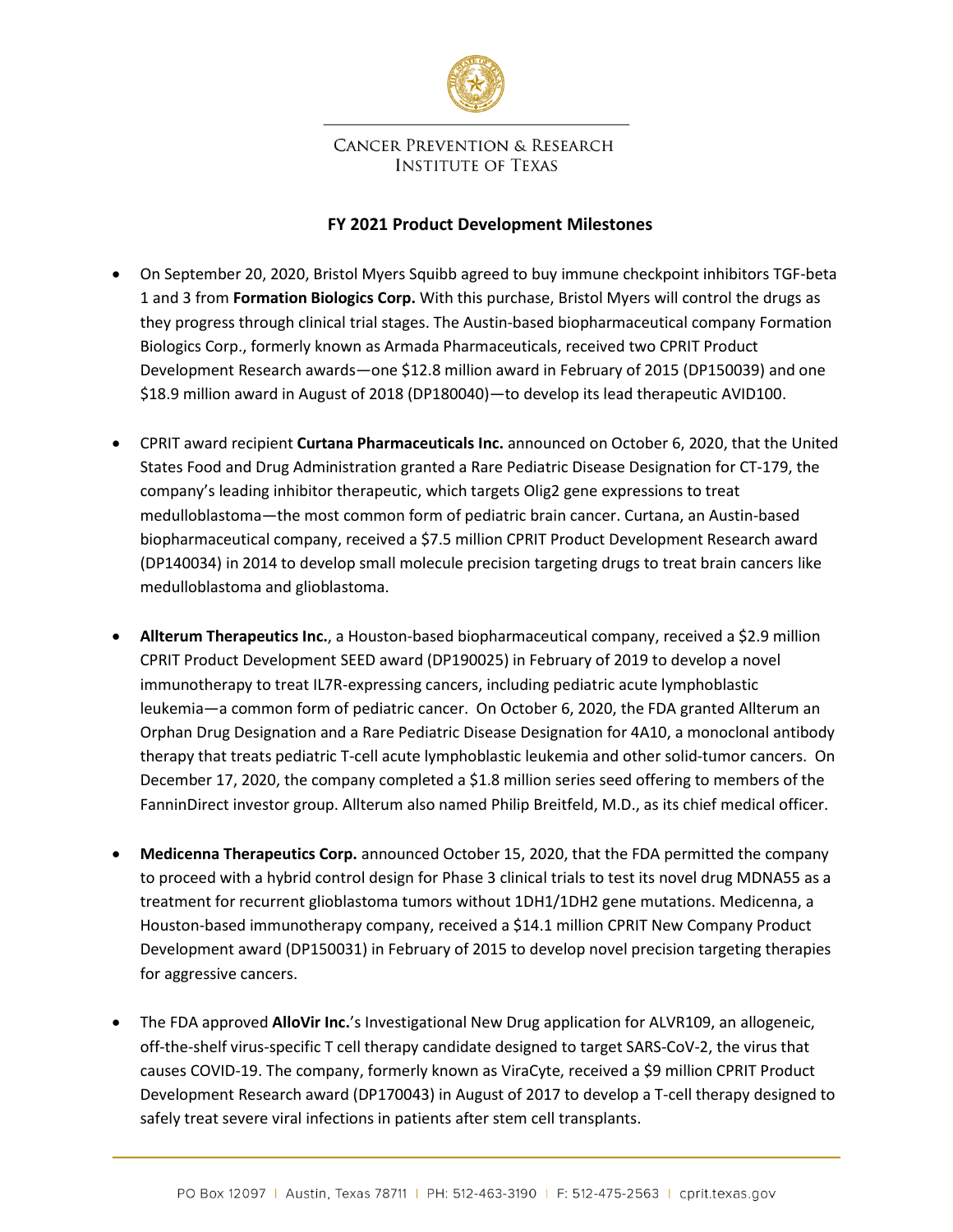### FY 2021 Product Development Milestones

- On December 9, 2020, **ImmunoGenesis Inc.** announced it acquired the rights to a drug known as evofosfamide, a hypoxia-reducing agent. The company plans to initiate a Phase 2 clinical trial in 2021 investigating evofosfamide in combination with both CTLA-4 and PD-1 blockade in patients with castration-resistant prostate cancer, pancreatic ductal adenocarcinoma, and HPV-negative head and neck cancer. Houston-based ImmunoGenesis, received a \$15.4 million CPRIT Product Development award (DP200094) in August of 2020 to fund the development of a novel immunotherapy drug active across immune "hot" and "cold" cancers.
- **Hummingbird Bioscience Inc.** announced December 14, 2020, a collaboration with Tempus Inc. to harness AI-driven precision medicine to accelerate clinical development of Hummingbird's lead clinical program, HMBD-001 in HER3 driven cancers including NRG1-fusions. NRG1 fusions are a rare genetic mutation that are increasingly recognized as a driver of multiple tumor malignancies, and an actionable target for HER3 targeted therapy. NRG1 fusions cause the overproduction of NRG1 ligands, resulting in increased HER3 activation and tumor growth. Up to 1% of all solid tumors harbor NRG1 fusions, therefore, it is important to identify this patient population and develop therapies that can treat them. In February of 2019, Hummingbird received a \$13 million CPRIT Product Development Research award (DP190027) to develop a new cancer therapy to treat patients who are resistant to immuno-oncology drugs.

On May 17, 2021, Hummingbird announced that the company completed its \$125 million Series C financing round. The company, based in Houston, San Francisco, and Singapore, received a \$13.1 million CPRIT Product Development Research award (DP1900027) in 2019 to develop a first-in-class anti-VISTA monoclonal antibody for the treatment of anti-tumor immunity in solid tumors and lymphomas.

- On February 10, 2021, **Iterion Therapeutics Inc.** entered an exclusive collaboration and license agreement with Apollomics Inc. for the development and commercialization of Tegavivint in China, Hong Kong, Macau, and Taiwan. Later in February, Iterion disclosed that the company raised \$17 million in a funding round to support the development of its lead drug candidate, Tegavivint, for a Phase 1/2a clinical trial in patients with desmoid tumors. Houston-based Iterion received a \$15.9 million CPRIT Product Development Research award (CP130058) in 2014 to fund the development of Tegavivint for desmoid tumors and acute myeloid leukemia.
- **Perimeter Medical Imaging AI Inc.** received United States Food and Drug Administration 510(k) clearance for its optical coherence tomography (OCT) imaging system on **March 1, 2021**. Perimeter's OCT imaging system uses real-time, ultra-high resolution imaging software that allow doctors to evaluate tiny samples of excised human tissue and identify regions of interest within those samples.

On April 15, 2021, the FDA granted a Breakthrough Device Designation for Perimeter's OCT imagining system coupled with ImgAssist AI, helping the company advance its next-gen artificial intelligence technology through clinical development under its CPRIT-funded project ATLAS AI.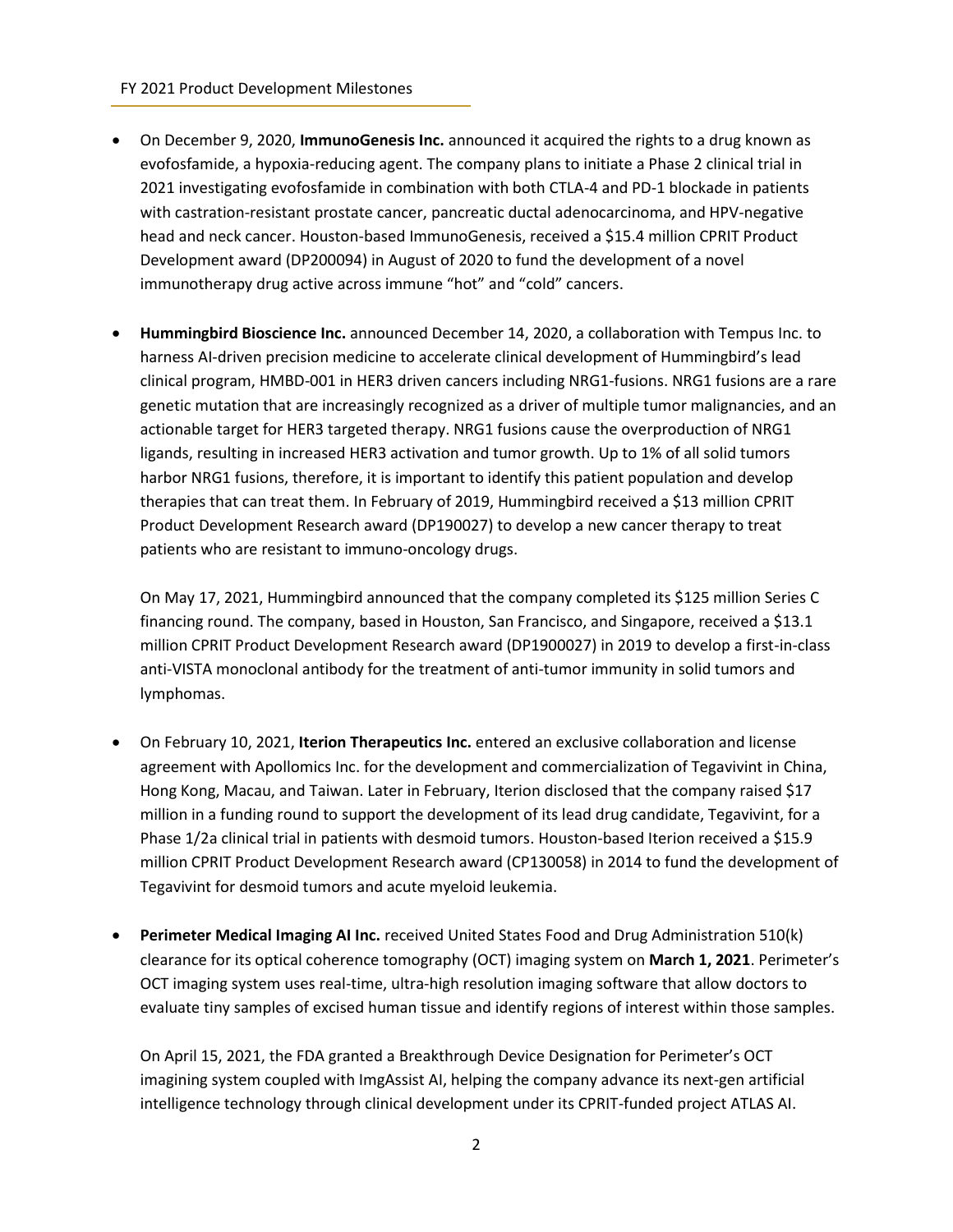On June 8, 2021, Perimeter reported that it successfully completed the technology transfer of its manufacturing process with Minnetronix Medical for production of its OCT imaging systems.

The company, based in Dallas and Ontario, received a \$7.4 million CPRIT Product Development Research award (DP190087) in 2019 to develop the OCT optical tissue imaging system for breast conserving surgery.

- Global life sciences company Bio-Techne Corporation acquired Austin-based **Asuragen Inc.** on March 3, 2021, for \$215 million in cash. In addition to the upfront payment, Bio-Techne will pay additional consideration of up to \$105 million contingent upon the achievement of certain future milestones. Asuragen is a leader in the development, manufacturing and commercialization of genetic carrier screening and oncology testing kits currently on market. Asuragen received a \$6.8 million CPRIT Product Development Research award (CP120017) in 2012 to support the development of next generation sequencing assays to enable detection of clinically relevant cancer-related gene mutations.
- On March 22, 2021, Austin-based **Aeglea Biotherapeutics Inc.** announced a commercialization agreement with Immedica Pharma AB for pegzilarginase for the treatment of arginase 1 deficiency in Europe and the Middle East. Aeglea appointed Marcio Souza to its board of directors on June 22, 2021. Mr. Souza serves as the president and chief executive officer of Praxis Precision Medicines Inc. The company received a \$19.8 million CPRIT Product Development Research award (DP140031) in 2014 to develop an engineered human arginase targeting multiple cancer types.
- **Molecular Templates Inc.** reported April 5, 2021, that it will discontinue development of drug candidate MT-3724 to focus its resources on developing next-generation Engineered Toxin Bodies (ETBs.) The Austin-based company also announced that following discussion with its codevelopment partner Takeda, Molecular Templates will assume full rights to TAK-169, including taking control of clinical development. Molecular Templates received two CPRIT Product Development awards to date: a \$10.6 million award (CC121020) in 2011 to develop novel targeted ETBs to treat lymphoma and a \$15.2 million award (DP160071) in 2016 to develop a novel compound to treat multiple myeloma.
- **Medicenna Therapeutics Corp.**, a Houston-based, clinical stage immuno-oncology company, announced on April 21, 2021, that it appointed Kevin Moulder, Ph.D., as its chief scientific officer. Dr. Moulder has more than 30 years' experience developing treatments using protein design, antibody technology, immuno-oncology, anti-inflammation agents, and other translational methods for treating autoimmune disease. "The opportunity to serve as Medicenna's CSO is truly exciting, said Dr. Moulder. "The Company's Superkine and BiSKITs platforms are powerful tools that have generated potentially first and best-in-class assets designed to overcome the limitations of currently available immunotherapies." Medicenna received a \$ 14.1 million CPRIT Product Development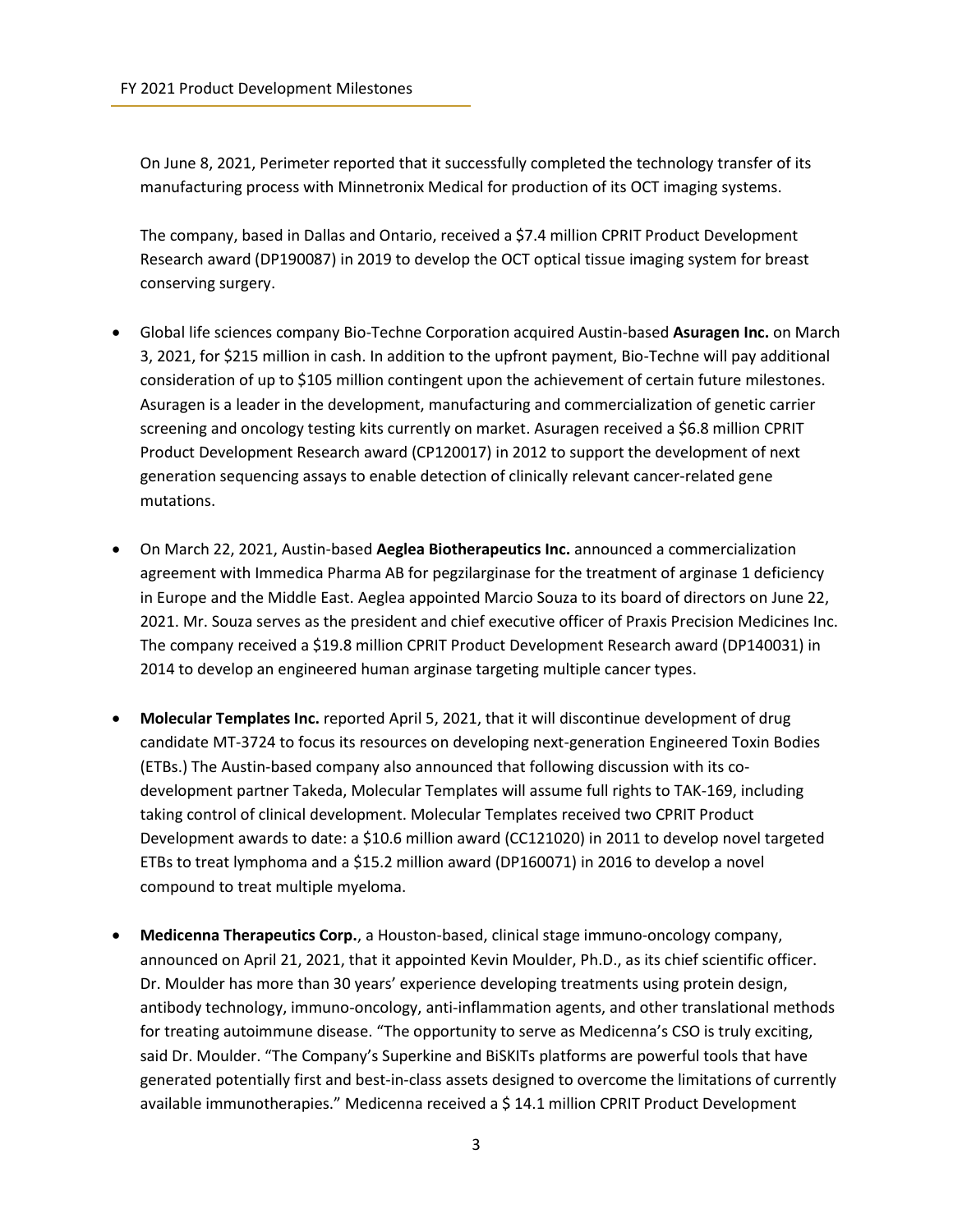## FY 2021 Product Development Milestones

Research award (DP150031) in February of 2015 to develop a multi-targeted approach for treating recurrent glioblastoma and other aggressive cancers.

- **Invectys Inc.** appointed Praveen Tyle, Ph.D., as president and chief executive officer on May 4, 2021, and elected him to its board of directors. Invectys, based in Houston and Paris, France, received a \$14.2 million CPRIT Product Development Research award (DP200034) in 2020 to develop a CAR-T cell program targeting HLA-G - a novel immune checkpoint and tumor specific antigen for advanced clear cell renal and ovarian carcinomas.
- On May 24, 2021, **Myriad Genetics Inc.** reported that it will sell Myriad RBM to IQVIA, one of the largest providers of contract services to biopharmaceutical companies, for nearly \$200 million. Myriad Genetics bought Rules Based Medicine, renamed Myriad-RBM, for \$80 million in 2011. Austin-based Myriad RBM supplies contract research services for the pharmaceutical industry, including screening clinical samples against the company's menu of biomarkers. CPRIT awarded Rules Based Medicine one of its first product development research grants—a \$3 million award (RP101287) in 2010 to develop the company's Oncology MAP program.
- **Asylia Therapeutics Inc.** closed its \$14.5 million series A financing round on May 25, 2021. The Houston-based company received a \$3 million CPRIT Product Development Research award (DP200033) in 2020 to develop its lead compound, ASY-77A.
- **OncoNano** announced in June 2021, that it raised \$50 million to support clinical trials for its one-ofa-kind cancer fighting technology. With this funding, the Southlake-based company plans to initiate clinical trials for its new imaging agent pegsitacianine, which allows surgeons to see the exact location of cancerous tissue. OncoNano will also use this funding to accelerate its first therapeutic development program for its novel immune-therapy ONM-501, which is currently in pre-clinical trials. CPRIT granted OncoNano Product Development Research awards in August of 2020 (DP200081), 2019 (DP190066), and 2014 (DP140072) for developing novel technologies that treat and detect cancer.
- **Bellicum Pharmaceuticals Inc.** entered into a licensing agreement with the University of North Carolina Lineberger Comprehensive Cancer Center and Massachusetts General Hospital on June 28, 2021. The agreement governs the institutions' intellectual property and ownership rights in codeveloped technologies which use CaspaCIDe (inducible caspase-9 or iC9), Bellicum's safety-switch technology, and rimiducid, the drug that triggers the iC9 technology, to reduce severe side effects of T cell immunotherapy. With the help of a \$5.7 million CPRIT Product Development Research award (RP110508), granted in 2011, Bellicum developed the T cell therapy safety switch CaspaCIDe.
- The biopharmaceutical company **Immatics N.V.** announced on June 29, 2021, its agreement to use KBI Biopharma's and Selexis SA's technologies to develop T cell receptor immunotherapies.